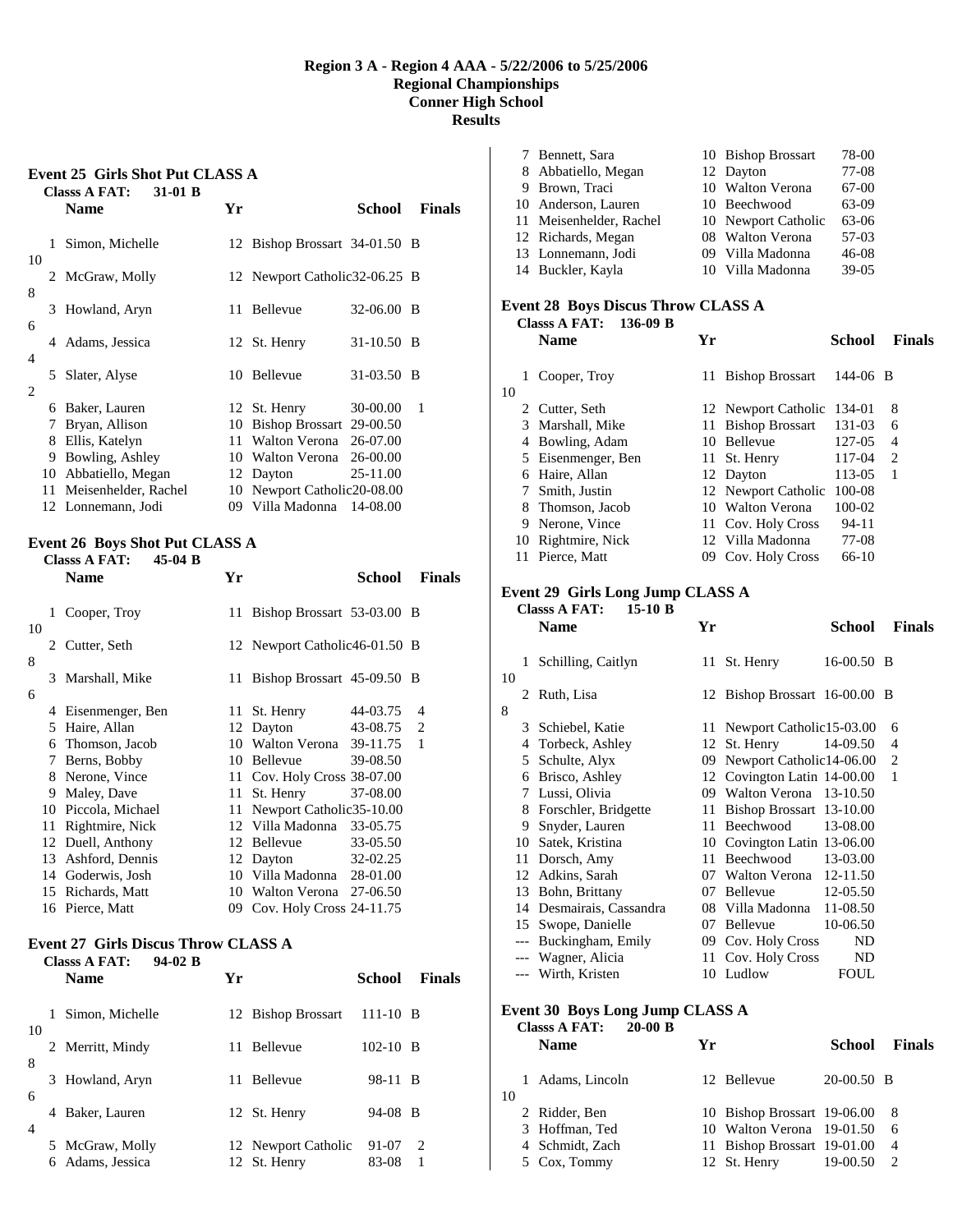# **Region 3 A - Region 4 AAA - 5/22/2006 to 5/25/2006 Regional Championships Conner High School**

**Results** 

|    |         | 6 Weber, Phil                             |    | 12 Villa Madonna                   | 17-10.50           | 1             |
|----|---------|-------------------------------------------|----|------------------------------------|--------------------|---------------|
|    |         | 7 Gier, Joe                               |    | 10 Ludlow                          |                    |               |
|    |         |                                           |    |                                    | 16-08.50           |               |
|    |         | 8 Glavan, Joey                            |    | 09 Walton Verona                   | 15-11.00           |               |
|    |         | 9 Stewart, Tim                            |    | 12 Dayton                          | 14-07.50           |               |
|    |         |                                           |    |                                    |                    |               |
|    |         | <b>Event 31 Girls Triple Jump CLASS A</b> |    |                                    |                    |               |
|    |         | <b>Classs A FAT:</b><br>$32-10$ B         |    |                                    |                    |               |
|    |         |                                           |    |                                    |                    |               |
|    |         | <b>Name</b>                               | Yr |                                    | <b>School</b>      | <b>Finals</b> |
|    |         |                                           |    |                                    |                    |               |
|    | 1       | Ruth, Lisa                                |    | 12 Bishop Brossart 34-08.50 B      |                    |               |
| 10 |         |                                           |    |                                    |                    |               |
|    |         |                                           |    |                                    |                    |               |
|    |         | 2 Reynolds, Mallory                       |    | 11 Bellevue                        | 34-08.00 B         |               |
| 8  |         |                                           |    |                                    |                    |               |
|    |         | (Event 31 Girls Triple Jump CLASS A)      |    |                                    |                    |               |
|    |         | Name                                      | Yr |                                    | School             | <b>Finals</b> |
|    |         |                                           |    |                                    |                    |               |
|    |         |                                           |    |                                    |                    |               |
|    |         | 3 Lussi, Gretchen                         |    | 09 Walton Verona                   | $33-10.00$ B       |               |
| 6  |         |                                           |    |                                    |                    |               |
|    | 4       | Schulte, Alyx                             |    | 09 Newport Catholic 33-05.50 B     |                    |               |
| 4  |         |                                           |    |                                    |                    |               |
|    |         | 5 Schilling, Caitlyn                      |    | 11 St. Henry                       | 32-00.50           | 2             |
|    |         | 6 Forschler, Bridgette                    |    | 11 Bishop Brossart 31-06.00        |                    | 1             |
|    |         |                                           |    |                                    |                    |               |
|    |         | 7 Snyder, Lauren                          |    | 11 Beechwood                       | 30-10.75           |               |
|    |         | 8 Keegan, Ria                             |    | 09 Villa Madonna                   | 29-03.50           |               |
|    |         | 9 Guevara, Kristin                        |    | 09 Walton Verona                   | 28-11.00           |               |
|    |         | 10 Dorsch, Amy                            |    | 11 Beechwood                       | 28-03.50           |               |
|    | 11      | Suedkamp, Jen                             |    | 12 St. Henry                       | 27-06.00           |               |
|    |         |                                           |    | 07 Bellevue                        |                    |               |
|    |         | 12 Reynolds, Mindi                        |    |                                    | 26-06.00           |               |
|    |         | 13 Worden, Rachel                         |    | 09 Villa Madonna                   | 25-08.00           |               |
|    |         |                                           |    |                                    |                    |               |
|    |         | Event 32 Boys Triple Jump CLASS A         |    |                                    |                    |               |
|    |         | <b>Classs A FAT:</b><br>$41-04$ B         |    |                                    |                    |               |
|    |         |                                           | Yr |                                    |                    | <b>Finals</b> |
|    |         | Name                                      |    |                                    | School             |               |
|    |         |                                           |    |                                    |                    |               |
|    |         | 1 Stump, Andy                             |    | 11 Bishop Brossart 40-03.00        |                    | 10            |
|    |         |                                           |    |                                    |                    |               |
|    |         | 2 Schmidt, Zach                           |    | 11 Bishop Brossart 39-02.50        |                    | 8             |
|    |         |                                           |    |                                    |                    | 6             |
|    |         | 3 Buller, Mitch                           |    | 10 Newport Catholic37-09.00        |                    |               |
|    |         | 4 Duggan, TJ                              |    | 09 Villa Madonna                   | 34-08.00           | 4             |
|    |         | 5 Huninghake, Derek                       |    | 09 Bellevue                        | 33-08.00           | 2             |
|    |         | 6 Kloeker, Sam                            |    | 10 Newport Catholic32-04.00        |                    | 1             |
|    |         | 7 Sutter, Michael                         |    | 09 St. Henry 31-07.00              |                    |               |
|    |         | 8 Lubbers, Andy                           |    | 11 St. Henry                       | 30-09.50           |               |
|    |         |                                           |    |                                    |                    |               |
|    |         |                                           |    |                                    |                    |               |
|    |         | Event 33 Girls High Jump CLASS A          |    |                                    |                    |               |
|    |         | <b>Classs A FAT:</b><br>$5-00$ B          |    |                                    |                    |               |
|    |         | <b>Name</b>                               | Yr |                                    | <b>School</b>      | <b>Finals</b> |
|    |         |                                           |    |                                    |                    |               |
|    | 1       | Reynolds, Mallory                         | 11 | <b>Bellevue</b>                    | 5-00.00 B          |               |
| 10 |         |                                           |    |                                    |                    |               |
|    |         |                                           |    |                                    |                    |               |
|    |         | 2 Rust, Katie                             |    | 10 St. Henry                       | 4-10.00            | 8             |
|    | 3       | Gerner, Mary                              |    | 09 Newport CatholicJ4-10.00        |                    | 6             |
|    |         | 4 Swift, Shaya                            |    | 12 Beechwood                       | 4-08.00            | 4             |
|    |         | 5 Baker, Nicole                           |    | 12 St. Henry                       | 4-06.00            | 2             |
|    | 6       | Schulte, Alyx                             |    | 09 Newport CatholicJ4-06.00        |                    | 1             |
|    | 7       |                                           |    | 09 Bishop Brossart                 | J4-06.00           |               |
|    |         | O'Leary, Shannon                          |    |                                    |                    |               |
|    | 8       | Keegan, Ria                               |    | 09 Villa Madonna                   | J4-06.00           |               |
|    | 9<br>10 | Woltermann, Ashley<br>Gibbons, Courtney   |    | 12 Bishop Brossart<br>08 Beechwood | 4-02.00<br>4-00.00 |               |

--- Barth, Karen 09 Cov. Holy Cross NH

# **Event 34 Boys High Jump CLASS A Classs A FAT: 5-10 B Name Yr School Finals**  1 Hansmann, Matt 11 Bishop Brossart 6-00.00 B 10 2 Heil, Luke 12 Newport Catholic 5-06.00 8 3 Adams, Lincoln 12 Bellevue J5-06.00 6 4 Lubbers, Andy 11 St. Henry 5-02.00 4 5 Sutter, Michael 09 St. Henry 5-00.00 1 5 Futscher, Steve 12 Bishop Brossart 5-00.00 1 5 Duggan, TJ 09 Villa Madonna 5-00.00 1 --- Kloeker, Sam 10 Newport Catholic NH **Event 35 Girls Pole Vault CLASS A Classs A FAT: 7-06 B Name Yr School Finals**  1 Ruth, Lisa 12 Bishop Brossart 9-00.00 B 10 2 Kohrs, Katie 12 Newport Catholic 8-00.00 B 7 2 Schilling, Caitlyn 11 St. Henry 8-00.00 B 7 4 Sutkamp, Samantha 10 Newport Catholic 7-06.00 B 4 5 Suedkamp, Jen 12 St. Henry 7-00.00 2 6 Schilling, Christine 10 Bishop Brossart 6-00.00 1

#### **Event 36 Boys Pole Vault CLASS A**

| $10-06$ B<br><b>Classs A FAT:</b><br><b>Name</b> | Yг | School                      | <b>Finals</b>  |
|--------------------------------------------------|----|-----------------------------|----------------|
| 1 Ostendorf, Brad                                |    | 10 Bishop Brossart 10-00.00 | 10             |
| 2 Soper, Dave                                    |    | 9-06.00<br>12 St. Henry     | 8              |
| 3 Cahill, Matt                                   |    | 12 St. Henry<br>J9-06.00    | 6              |
| 4 Moss, Brett                                    |    | 11 Bishop Brossart 9-00.00  | $\overline{4}$ |
| 5 Kloeker, Sam                                   |    | 10 Newport Catholic 7-06.00 | 2              |
| --- Bakunawa, Niko                               |    | 09 Newport Catholic<br>NH   |                |

|    | Women - CLASS A - Team Rankings - 18 Events Scored |     |
|----|----------------------------------------------------|-----|
|    | 1) St. Henry District                              | 176 |
| 2) | <b>Bishop Brossart</b>                             | 124 |
|    | 3) Newport Central Catholic                        | 121 |
|    | Bellevue                                           | 46  |
|    | 5) Walton Verona                                   | 40  |
|    | 6) Covington Latin                                 | 25  |
|    | Holy Cross (Covington)                             | 10  |
|    | Beechwood                                          | 8   |
|    | Villa Madonna                                      |     |
|    | Davton                                             |     |

| Men - CLASS A - Team Rankings - 18 Events Scored |     |
|--------------------------------------------------|-----|
| 1) Bishop Brossart                               | 200 |
| 2) St. Henry District                            | 111 |
| 3) Newport Central Catholic                      | -80 |